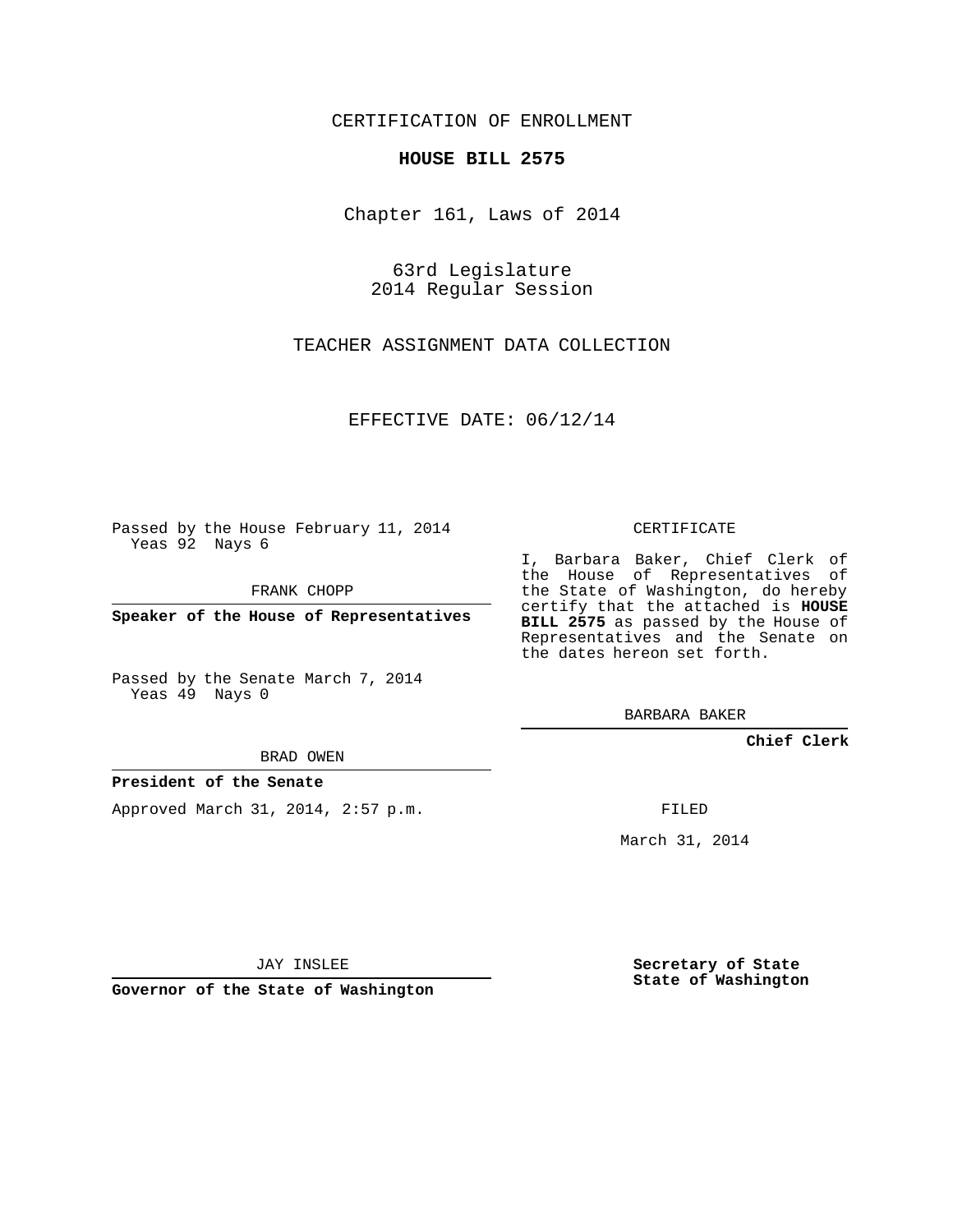# **HOUSE BILL 2575** \_\_\_\_\_\_\_\_\_\_\_\_\_\_\_\_\_\_\_\_\_\_\_\_\_\_\_\_\_\_\_\_\_\_\_\_\_\_\_\_\_\_\_\_\_

\_\_\_\_\_\_\_\_\_\_\_\_\_\_\_\_\_\_\_\_\_\_\_\_\_\_\_\_\_\_\_\_\_\_\_\_\_\_\_\_\_\_\_\_\_

Passed Legislature - 2014 Regular Session

## **State of Washington 63rd Legislature 2014 Regular Session**

**By** Representatives Bergquist, Dahlquist, Stonier, and Santos; by request of Professional Educator Standards Board

Read first time 01/21/14. Referred to Committee on Education.

 1 AN ACT Relating to teacher assignment data collection; and amending 2 RCW 28A.320.175.

3 BE IT ENACTED BY THE LEGISLATURE OF THE STATE OF WASHINGTON:

 4 **Sec. 1.** RCW 28A.320.175 and 2007 c 401 s 4 are each amended to 5 read as follows:

 (1) No later than the beginning of the 2008-09 school year and thereafter, each school district shall collect and electronically submit to the office of the superintendent of public instruction, in a format and according to a schedule prescribed by the office, the following data for each class or course offered in each school:

11 ( $(\{\pm\})$ ) (a) The certification number or other unique identifier 12 associated with the teacher's certificate for each teacher assigned to 13 teach the class or course, including reassignments that may occur 14 during the school year; and

15 ( $(\langle 2 \rangle)$ ) (b) The statewide student identifier for each student 16 enrolled in or being provided services through the class or course.